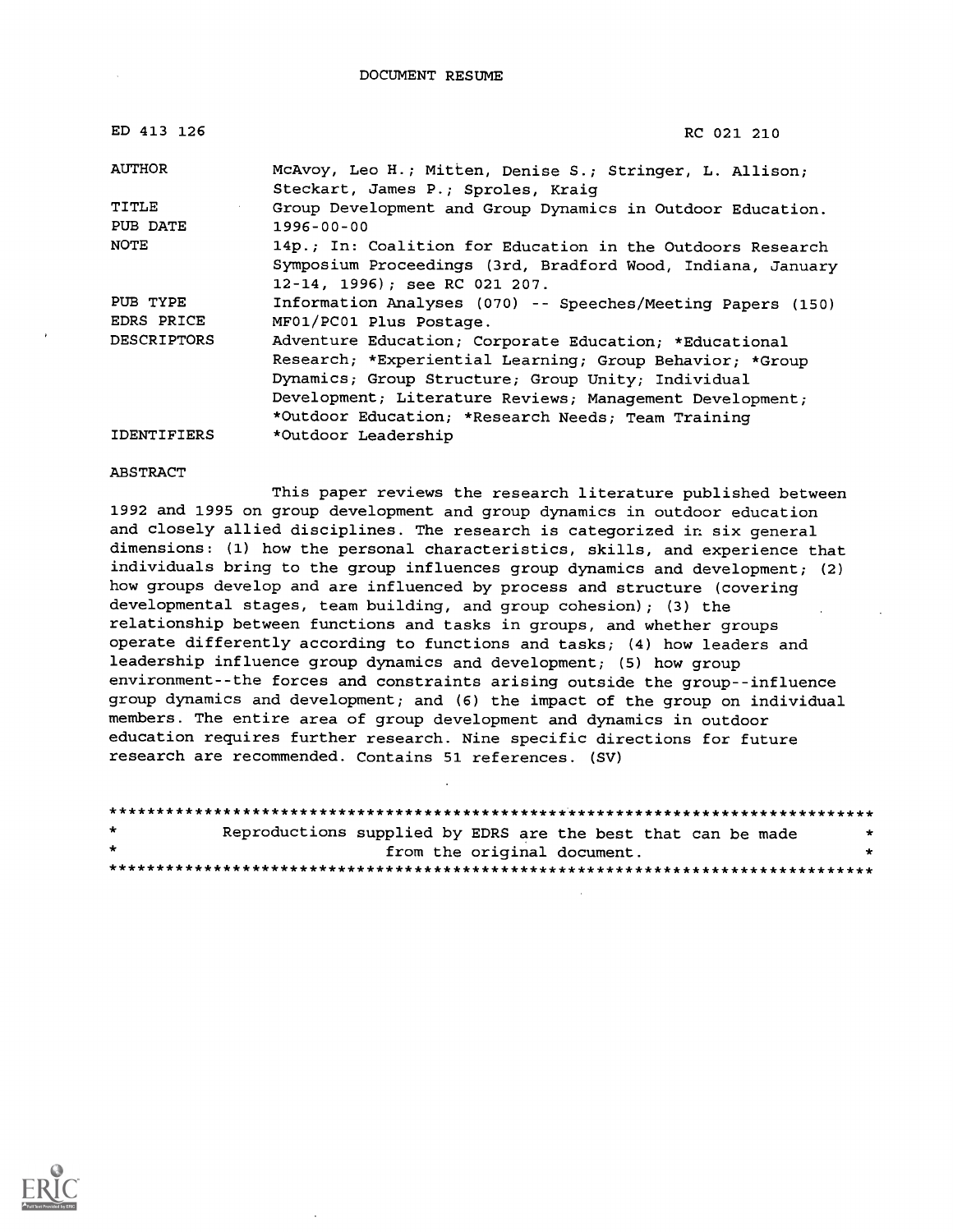# GROUP DEVELOPMENT AND GROUP DYNAMICS IN OUTDOOR EDUCATION

Leo H. McAvoy Professor

University of Minnesota

Denise S. Mitten

Executive Director Woodswomen

L. Allison Stringer

Teaching Specialist University of Minnesota

James P. Steckart

University of Minnesota

Kraig Sproles University of Minnesota

U.S. DEPARTMENT OF EDUCATION Office of Educational Research and Improvement EDUCATIONAL RESOURCES INFORMATION CENTER (ERIC) This document has been reproduced as received from the person or organization

originating it.

Minor changes have been made to improve reproduction quality.

° Points of view or opinions stated in this document do not necessarily represent official OERI position or policy.

"PERMISSION TO REPRODUCE THIS MATERIAL HAS BEEN GRANTED BY arles H  $\underline{\vee}$ a ١e

TO THE EDUCATIONAL RESOURCES INFORMATION CENTER (ERIC)."

 $021210$ 

BEST COPY AVAILABLE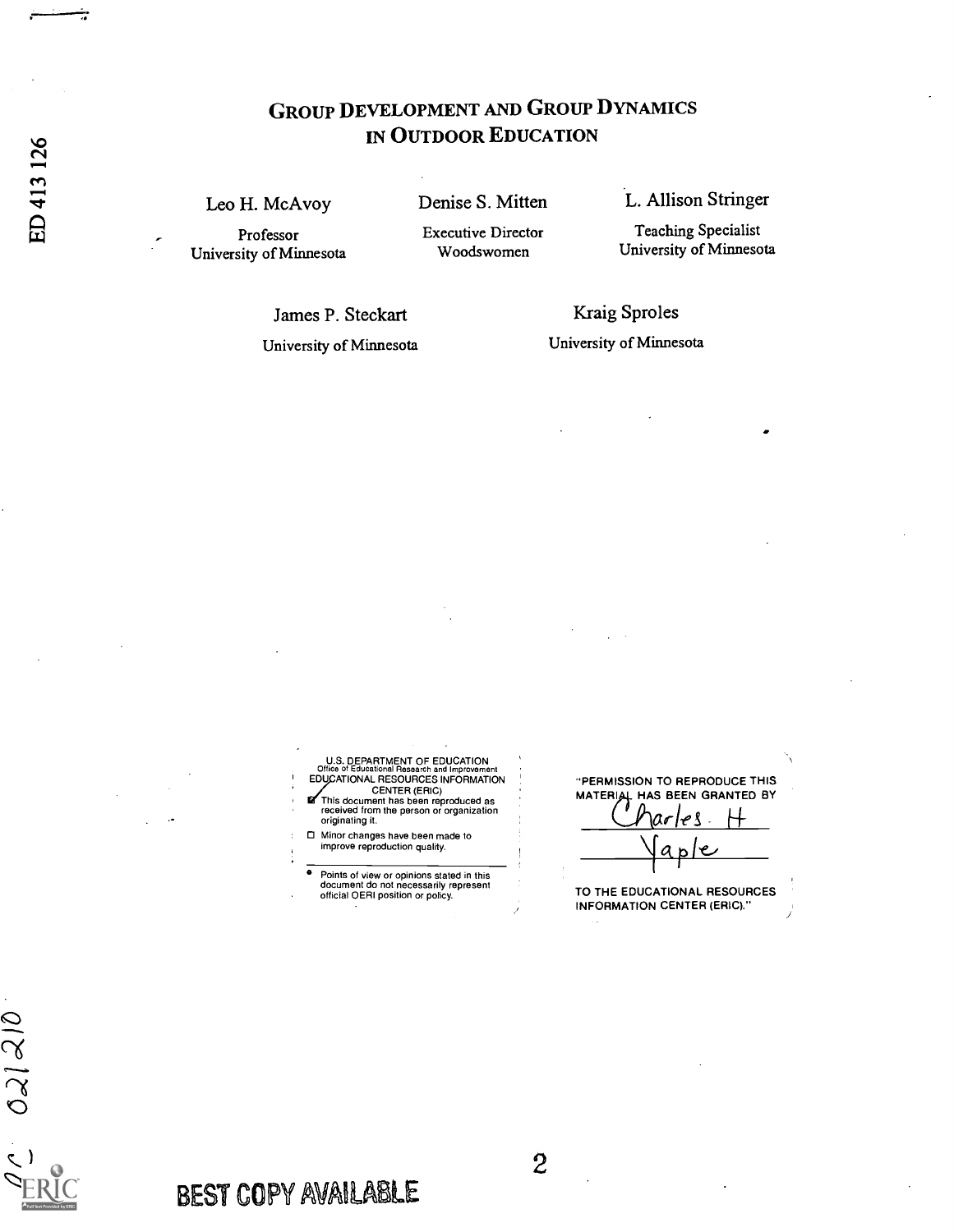## GROUP DEVELOPMENT AND GROUP DYNAMICS IN OUTDOOR EDUCATION

Leo H. McAvoy Professor

University of Minnesota

Denise S. Mitten Executive Director

Woodswomen

L. Allison Stringer

Teaching Specialist University of Minnesota

James P. Steckart

Kraig Sproles

University of Minnesota

University of Minnesota

This paper presents an update of the research on group development and group dynamics in outdoor education since the 1992 edition of these Proceedings. The research is presented within the six categories of individual and personal dimensions: group process and structure, group functions and tasks, leadership and power, environmental influences, and the impact of the group on the individual. The paper includes a discussion of pertinent research in the fields of social work, communications, and management. Specific recommendations are made for future research in outdoor education focusing on group development and dynamics.

KEYWORDS: Outdoor education, group development, group dynamics.

#### **INTRODUCTION**

In the first edition of the Coalition for Education in the Outdoors Symposium Proceedings, we presented a discussion and summary of the research that then existed addressing group dynamics and development in the context of outdoor education (McAvoy, Mitten, Steckart, & Stringer, 1992). Much of the research in our field has concentrated on individual and personal growth dimensions of outdoor education processes and experience. But those of us who lead outdoor programs know how important the group dynamics element is in the success or failure of these programs, and we also intuitively know these programs can be powerful incubators of group development.. In our 1992 review of the research, we stated that there had been little research on group dynamics and group development in our field, and this dearth has not changed significantly over the past four years. There have been a number of articles, conference sessions, and book chapters in our field on various aspects of groups and our literature is full of references regarding how important the group is to the outdoor education process. But there still has been precious little research to pry open the black box of the outdoor education group and to describe and discover what is really going on there.

The purposes of this paper are to give an update on the status of research in outdoor education that relates to group dynamics and group development, to present some research and practice directions we see in closely allied disciplines (social work, communications and management), and to recommend some research directions we believe are important for the field of outdoor education. Because this paper does not repeat the information contained in our earlier article. The reader is advised to refer to that

Correspondence should be directed to Leo. H. McAvoy, Ph.D., Division of Recreation, Park , and Leisure Studies, University of Minnesota, 209 Cooke Hall, 1900 University Ave. SE, Minneapolis, MN, 55455, (612) 625-5887; fax (612) 626-7700; mcavo001@maroon.tc.umn.edu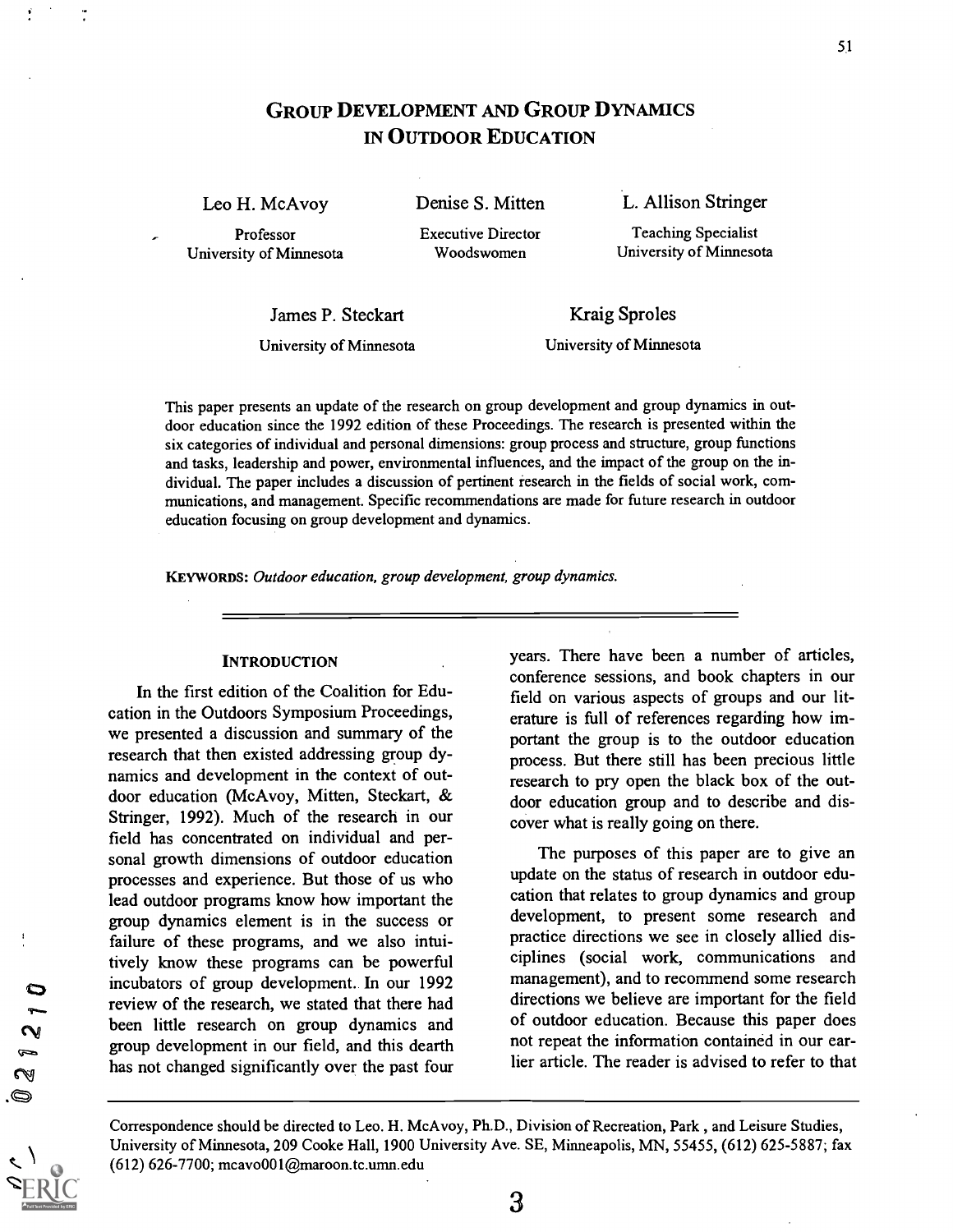4

paper for a discussion of the literature found up to 1992, a more in-depth discussion of some of the classic texts and theories that relate to group dynamics and development, and the nonresearch literature in our field that discusses group processes.

,A number of authors give definitions of the key concepts used in this paper, but we have chosen to stay with the definitions by Forsyth that we used in our 1992 paper. Forsyth (1990) defines a group as two or more individuals who influence one another through social interaction. Group dynamics is the study of the behavior of groups. And group development is the pattern of growth and change that occur in groups throughout their lives from formation to dissolution.

There is a great amount of diverse literature, research, and theoretical material on group dynamics and group development. This creates a challenge to anyone trying to organize even the relatively small amount of research in outdoor education into a presentation that is understandable and illustrative. As in the 1992 paper, we have adapted a classification system developed by Weber (1982) and modified it to fit the topics for outdoor/adventure/experiential/wilderness/ environmental education. This adaptation resulted in a list of general dimensions or topic areas of research and information. We then used the group literature to generate a list of specific topic areas within each dimension area and went to the literature to see if research was available on those topics in the context of outdoor education. Some of the topic areas and dimensions overlap, and some research articles address more than one topic. We tried to reduce any duplication, so the focus here is on the main studies found in each topic area. In this paper we present the primary dimension areas and the topics in each area, and we present the research we found in outdoor education that has been reported since 1992 in each of those dimension and topic areas. In some cases we also present research from others fields in the dimension areas—research that we believe relates to some of the issues and topics relative to groups in outdoor education. This research may serve as a

guide for researchers in our field who want to address these topics in the context of outdoor education.

The general dimension categories we established to present the research are:

- 1. Individual and Personal: How do the personal characteristics individuals bring to groups influence group dynamics and group development?
- 2. Group Process and Structure: How do groups develop and operate, and how do process and structure influence groups?
- 3. Group Functions and Tasks: What is the relationship between functions and tasks in groups? Do groups operate differently according to functions and tasks?
- 4. Leadership and Power: How do leaders and leadership influence group dynamics and development?
- 5. Environmental: How do forces outside the group influence a group's development and dynamics?
- 6. Group Impact on the Individual: What impact does the group have on the individual members of the group?

The first five dimensions are all adaptations of Weber's classification system. We have added the last dimension after seeing an increased amount of discussion in the literature (social work and communications) about the impacts that the group and its processes can have on individual members of the group.

#### INDIVIDUAL AND PERSONAL DIMENSIONS

The individual and personal dimensions area includes studies that consider how personal characteristics individuals bring to a group influence group dynamics and development. Specific topics in this dimension are personal factors (past experience, family of origin, gender, class, ethnicity, diversity, ability/disability, social skills, age, and coping skills); role choice; and intrapersonal/introspective capabilities of group members.



÷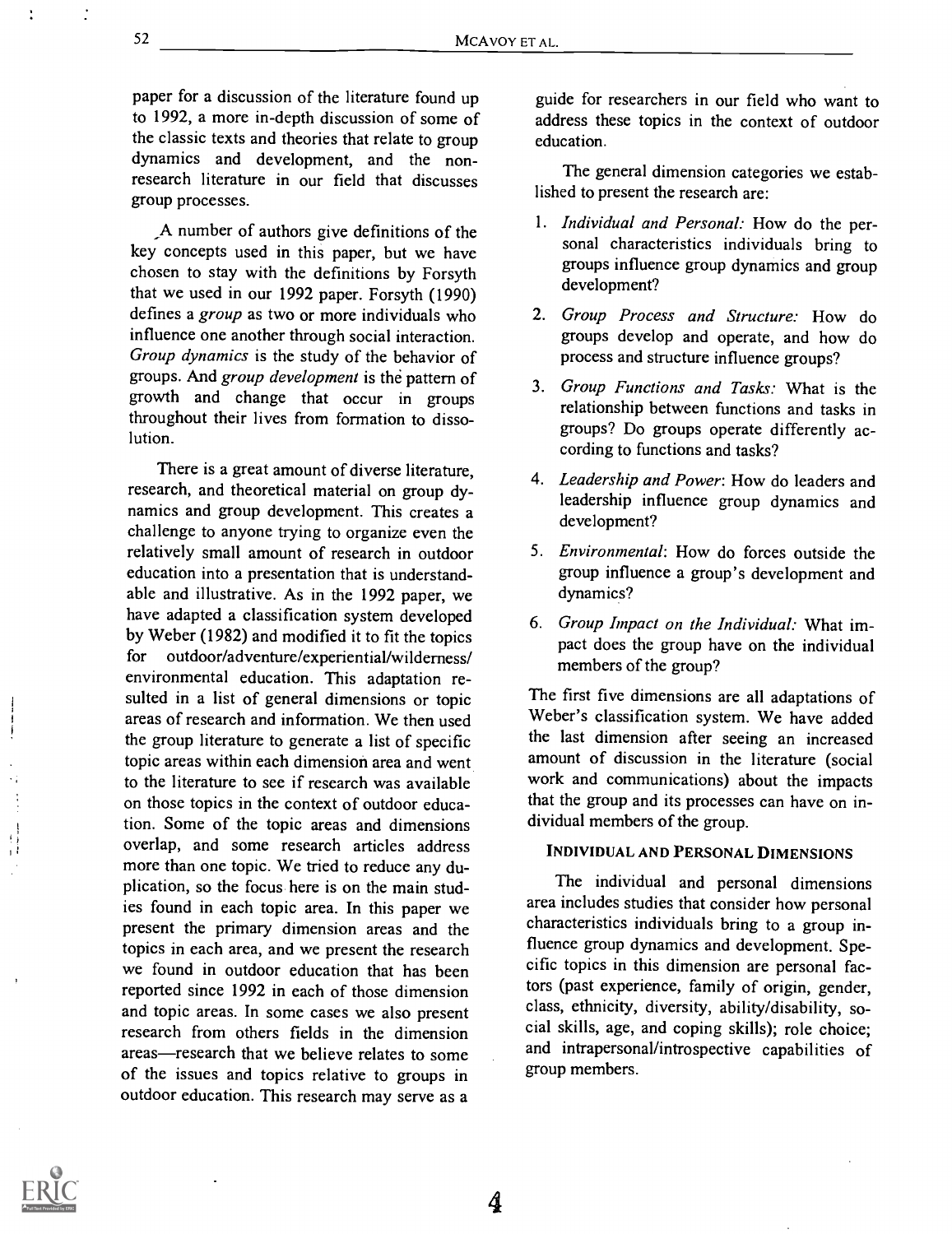There has been little research in outdoor education in this dimension category. Ewert (1992) measured self reported levels of group development on a variety of Outward Bound courses according to age and gender. He found no differences according to age and only one difference according to gender (females were more dependent on group leaders).

Anderson (1994) used the experience sampling method, sociograms, and analysis of journals and interviews to study integrated groups on a wilderness trip program. She hypothesized that social inclusion would be enhanced by increasing the outdoor skill levels of persons with disabilities, thereby increasing the social status of these individuals. The results did not uphold this hypothesis. Instead, she found that opportunities for cooperation/ mutual goals and interdependence were the best predictors of social inclusion.

The ecological-systems approach is used with modern group work (Toseland & Rivas, 1995), which involves an integration of concerns among individual, group, and organizational/community collectives and situations. The system of social work is now a basic feature of our society, and group work has an institutional context. There is increased recognition of how influential the larger organizational or community contexts are and how their rewarding, limiting, and reinforcing aspects need to be dealt with in order to facilitate effective helping. This approach relates well to outdoor education groups. Our profession now better understands that we have to "know" our clientele and recognize, in the most positive sense, special populations. Each individual who comes to an outdoor education group brings personal characteristics and life experiences that makes that person unique. These characteristics will probably influence the dynamics and development processes of that group. Thus, in order to be effective helping, for example, women who have been sexually abused, we need to understand more about their experience, including how our cultural norms influence their experience. Likewise, if we work with clients from economically disadvantaged backgrounds, we need to understand their experience and the influence of the larger culture on that experience in order to use our outdoor programs in a positive, helping way (Mitten, 1995b).

#### GROUP PROCESS AND STRUCTURE

The group process and structure dimension has received some attention in the outdoor education literature, but much of that attention has been on proposed models for practice rather than on research. The research topics included in this dimension are norms, conflict, roles, communication, special groups, problem solving ability, cohesion/non-cohesion, authority/hierarchy structure, processing, group learning and group development stages/cycles. Research in this dimension has often concentrated on documenting the influence outdoor programs have on these elements of group process or, alternatively, that these elements have on group development.

The topics of cohesion/non-cohesion and team building have been the major emphases of the work done in the area variously termed corporate adventure training, experience based training and development, or outdoor management education. Priest and his colleagues at the Corporate Adventure Training Institute have been the primary researchers in this topic area. Please refer to his paper in this Proceedings for an extensive summary of their findings. Priest, Attarian, and Schubert (1993) also provide an excellent review of research on the effectiveness of corporate adventure training programs regarding cohesion and team building. Group development is one of the focus points in the model they use to frame their discussion. Another paper by Priest (1995) provides a summary of a series of studies that indicate that corporate adventure programs can be effective means of group development, that team building that occurs within adventure programs can be transferred back to the work environment if conducted with intact groups and accompanied with follow-up, and that certain group methods result in greatest team building. He also warns against over generalization of these findings due

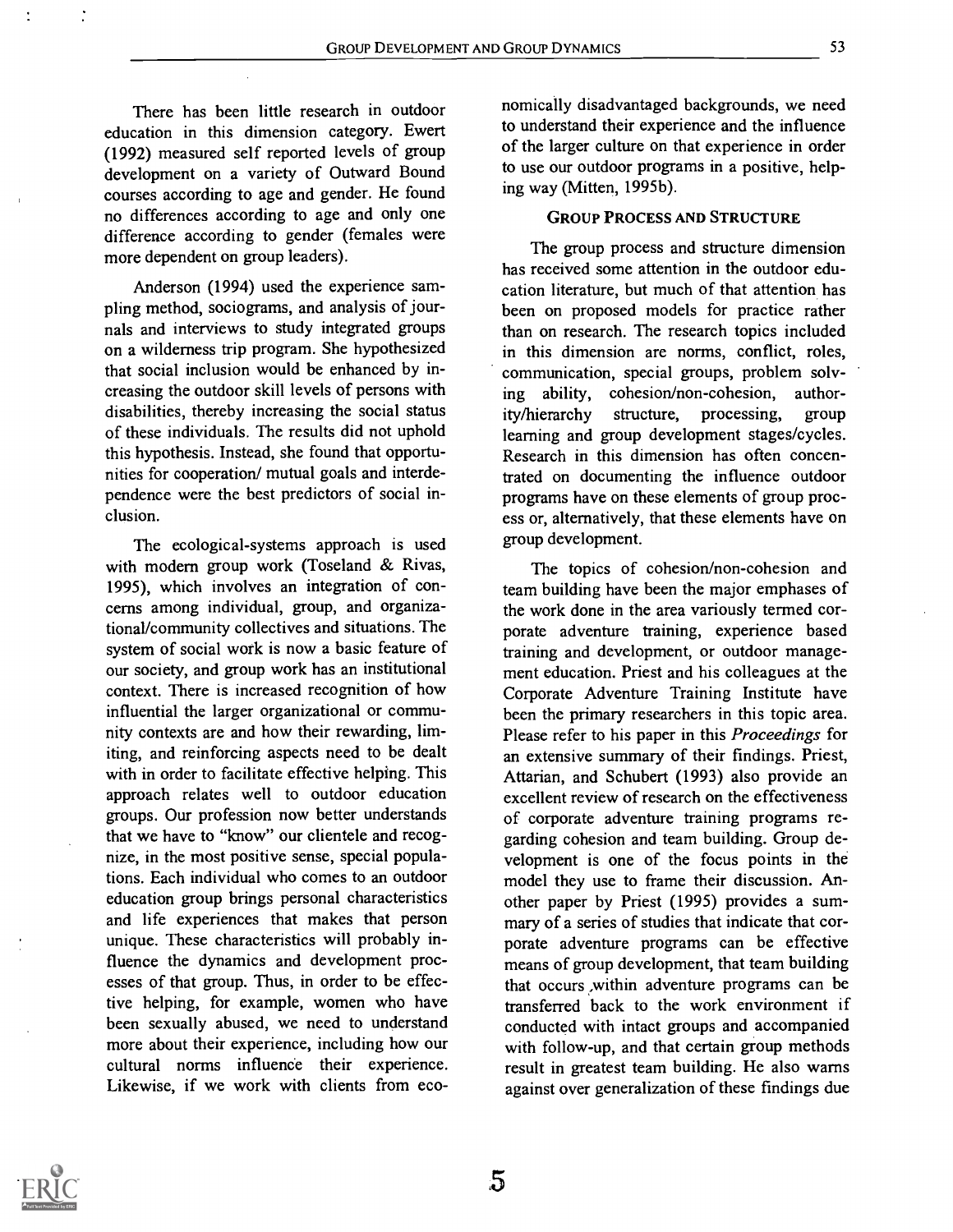to research design flaws that are often inherent to the process of evaluating the impact of these types of programs.

McEvoy (1995) used a randomized group experimental design combined with qualitative research and three-year follow-up interviews to assess the outcomes of an outdoor management education program in one organization. He found that the participants were very positive about the experience; that they learned significant amounts about effective communication, group problem-solving, and teamwork; and that they exhibited higher levels of organizational commitment, organization-based self-esteem, and intentions to apply learning from training following their experience in the program. Qualitative, anecdotal evidence suggest that at least some participants changed their behavior as a result of the experience. Two indicators of organizational outcomes (Total Quality Management implementation and sick leave usage) improved after the training, and the organization receiving recognition for increased task accomplishments and process achievements. The participant reactions to the training failed to deteriorate much over time. The research did not find a significant increase in trust levels among participants. The author attributes this to a problem in measurement of trust in this study, as well as a perhaps unrealistic expectation that a four-day experience can actually improve trust, which is a long-term process.

Wagner and Weigand (1993) studied a group of managers who participated in an outdoor management education program. Using self reporting before and after measures, they found improvements in group communications, team spirit, interpersonal relations, and group effectiveness.

Baldwin, Wagner, and Roland (1991) studied the effects of outdoor challenge training on group and individual outcomes of 358 employees who participated in a one-day outdoor management education program with self report before and after measures. They found selfreported improvements in group effectiveness and individual problem solving. Wagner and Roland (1992) summarized results of 80 oneday outdoor management education programs that served 1200 employees. Self-reporting before and after measures found the training appeared to have had a positive impact on group awareness and group effectiveness.

West (1994) used the case study approach to examine the perspectives and discourse of a group of at-risk adolescent students and their teachers in a junior high school program that incorporated wilderness activities in order to identify the communicative dimensions of team building and socialization. The author identified four categories that contributed to team building and socialization for the participants: identifying as a group, making personal contributions, recognizing the symbiotic nature of the relationships, and acknowledging the temporal aspects of team building and socialization. There were four characteristics of communication that emerged from the data: the presence of cross discussion; the disclosure of personal information; the reflective nature of the topics, as well as the process of communicating; and the use of stories. There were also seven communicative functions identified that contributed to team building and socialization: informing, integrating, regulating, exploring, coaching, acknowledging, and affirming.

Group cohesion is an especially important research topic for the outdoor education field. Group cohesion is the result of all forces acting on members to remain in a group (Festinger, 1950), and cohesive groups generally satisfy the needs that prompted members to join the group (Toseland & Rivas, 1995). Cohesive groups have positive effects on task accomplishment. In a meta-analysis of 16 studies focusing on group cohesion and performances, Evans and Dion (1991) found that cohesive groups performed significantly better than non-cohesive groups. Cohesive groups have also been found to have positive effects on members' satisfaction and personal adjustment. For example, Pepitone and Reichling (1995) found that members of cohesive groups felt more comfortable in engaging in hostile remarks and more secure when confronted with an "insult." In an extensive look at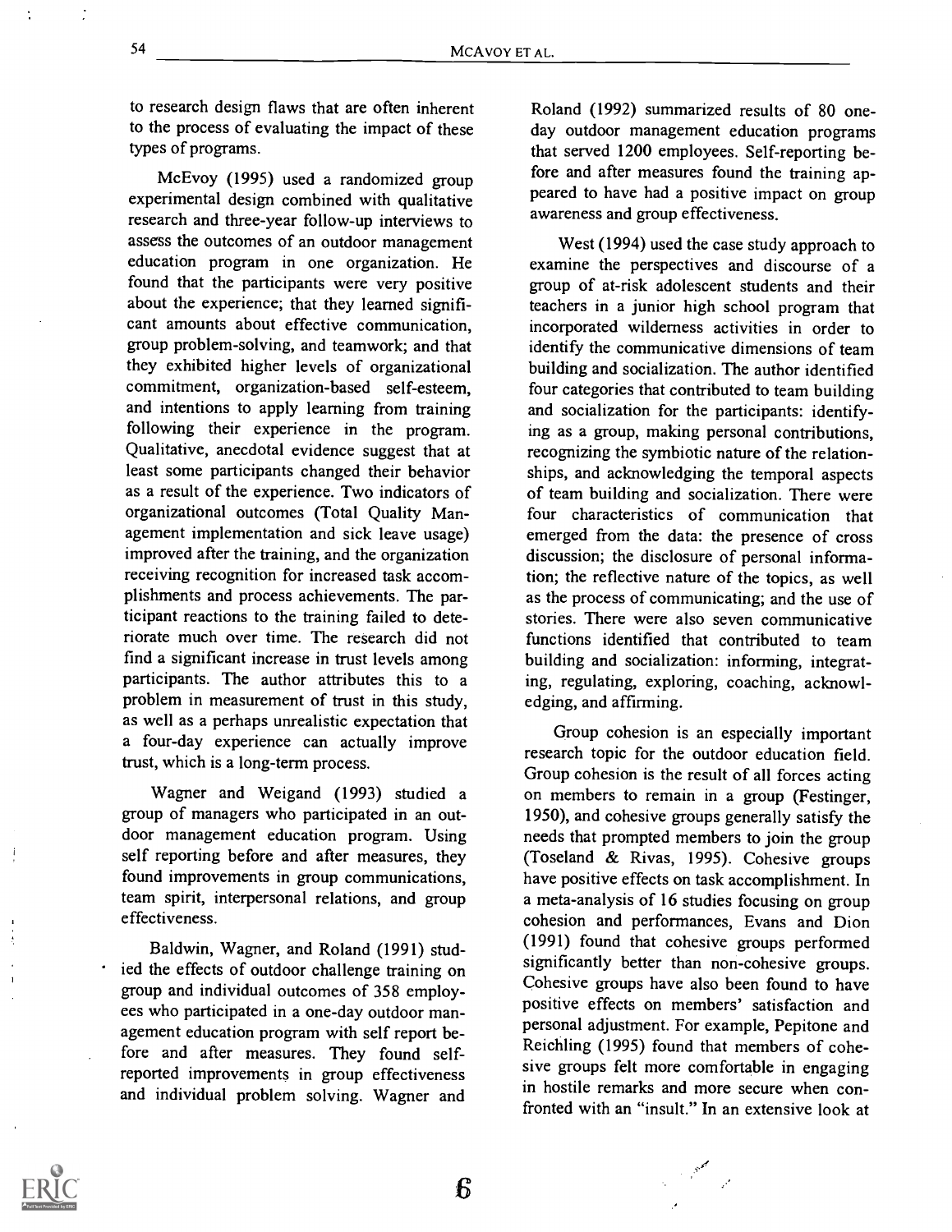the effects of cohesiveness on members of therapy groups, Yalom (1985) found cohesiveness leads to increased self-esteem, more willingness to listen to others, freer expression of feeling, better reality testing, greater self-confidence, and members' effective use of other members' evaluations in enhancing their own development. These are all important elements of outdoor education groups and deserve more attention in our research.

Group development processes, in particular the sequential stage models, have received attention in the outdoor education literature for a number of years. Kerr and Gass (1987) proposed an application of the five stage model of Garland, Jones and Kolodny (1973) to various settings in adventure education. Ewert and Heywood (1991) and Phipps (1991) have conducted preliminary research on these topics. The sequential stage model of group development proposed by Bales and his associates (1950) laid the foundation for future research on phase models. Since the model was first presented, a large body of researchers have concurred that groups do indeed move through sequential stages or phases as they progress toward a goal (Fisher, 1970; Tuckman, 1965); however, the specific order of these phases has been questioned by a host of social scientists (e.g., Bion, 1961; Poole & Roth, 1989; Schultz, 1958). Research has also shown that some groups do not accomplish their work by progressing gradually through a universal series of stages. Gersick found in her study that work groups progressed in a pattern of what she called "punctuated equilibrium" (1988, p.9) which included alternating inertia, revolution, and activity. She found that the groups' progress was determined more by the members' awareness of time and deadlines than on the amount of work needed to be completed in a specific developmental stage.

Most group development phase researchers do agree that during the initial phase of development members attempt to address issues of inclusion and dependency as they identify behaviors and roles that are acceptable to the group (Bennis & Shepard, 1956; Fisher, 1970). This initial period is often stressful for members as they seek to understand what type of group they are involved with and where they may fit. In the second phase, the dual issues of counterdependence and negativity toward the leader are often addressed. Power and authority issues often lead to conflict (Tuckman, 1965) as individual members compete for leadership (Bormann & Bormann, 1992). Once the roles and norms have become relatively stable, the group enters a third phase that is characterized by increased trust and interdependence (Mann, 1966). This phase often creates an opportunity for group members to discuss the group itself, verbalizing concerns about roles, norms, leadership, or division of labor (Wheelan, 1990). The fourth phase is characterized by an increase in task-directed interactions as the group begins to focus less on itself and more on the task at hand (Tuckman, 1965). Finally, in groups that have a specific termination date, members start focusing on the upcoming termination of the group. This final phase may cause a disruption and a resurgence of conflict (Mills, 1964), although expressions of positive feelings toward the group and individual members may also occur (Tubbs, 1988).

There is a clear need for a situated model of group development as it pertains to outdoor education. Within the past ten years, small group researchers have made numerous pleas for researchers to move beyond the zero-history, laboratory groups that many of the current theories are based on and study real-life groups that exist outside of the university setting (Frey, 1994; Poole, 1990; Sykes, 1990). Many of the previously-studied groups were either explicit decision-making groups or therapy groups. Outdoor education groups usually defy these traditional classification schemes, having elements of both types of groups at different phases in the group's development. Outdoor groups also are often in a situation where there are evident ramifications of group actions and negative group development.. The outdoor group often gets immediate feedback from the physical environment regarding these actions. The differences between outdoor education groups, both in types of participants and classification of the group itself, and traditional groups studied war-

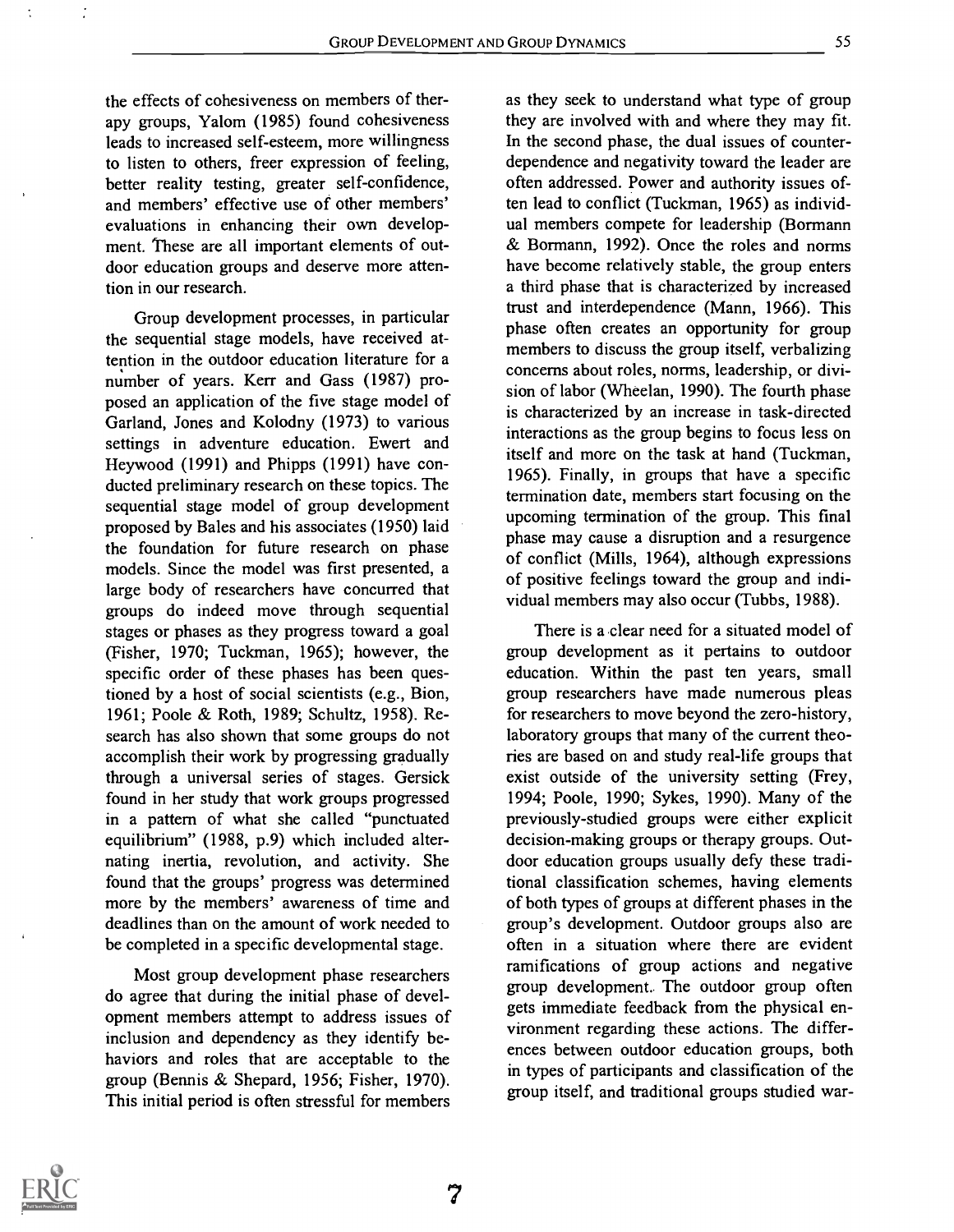rant more group development research in outdoor education. A better understanding of the outdoor group development process would help leaders and others facilitate the positive group development that research tells us leads to improved group performance and positive feelings among the group members.

#### GROUP FUNCTIONS AND TASKS

This dimension area concentrates on the influences that group functions and tasks have on group development and dynamics. Does what a group is doing affect how well it works? As with many of the other dimension areas, there has been little research in our field in this area. The research topics in this dimension area include: goals, tasks, action plans, problem solving, relationships, decision making, and outcomes/results.

As discussed in the previous section, outdoor education groups are often a combination of task and therapy/treatment groups. Toseland and Rivas (1995) use two main categories for dividing group work, task groups, and treatment groups. Outdoor education, in a traditional sense, would fit into socialization groups according to these authors, a subsection of treatment groups. The primary purposes of task groups (according to Toseland and Rivas) are meeting client needs, meeting organizational needs, and meeting community needs. Outdoor programs sometimes label their programs as treatment (this category includes groups that have a purpose of support, education, growth, therapy, and socialization). Other outdoor programs are far more task oriented. The category a group ends up in is related to the balance of attention paid to task accomplishment verses the socio-emotional needs of the group members. Both task and socio-emotional needs have to be attended to; the difference is the proportion of energy spent with one or the other. In the outdoor field, the balance may be even more confusing, since the groups are often self-contained living groups spending 24 hours a day together.

Two studies in our field have considered the outcomes of group functions and tasks. Estes (1994) studied Outward Bound (O.B.) participants to determine which elements of an O.B. course best conveyed the principles of O.B. She found that according to the participants, daily living activities with group members and the group expedition (group task and problem) best conveyed the primary principles of an Outward Bound course. McFee (1993) studied college students in a freshman Outward Bound type orientation program to determine the effects of group dynamics on the perception of positive learning experiences. Using an analysis of critical incident responses, McFee found that group development was very important to individual learning. Participation in a group that had progressed into the working phase was significant to increased learning.

There is a trend in the group literature toward a balance of group goals and individual goals (Toseland & Rivas, 1995). Early group work said that individual goals need to be put aside for the group goal(s) and, likewise, that individual goals were not compatible with group work. An important shift in the '90s is the focus given by corporations, as well as the government on empowering task groups. The goal is for these groups to function effectively and to recognize the importance of individual and group performance in the achievement of both individual and group objectives. We are seeing this same trend in outdoor groups. That is why, in part, we see so many workshops at professional conferences on ethics and on emotional safety in outdoor groups. However, we (the authors) believe our profession is behind in this area. As an example, in corporate adventure training programs, our profession for the most part still teaches that group goals are the desired outcome and teamwork means focusing on group goals.

Interestingly, these two concepts—that the larger society has a major influence on individuals' development, and that individual and group goals are not automatically mutually exclusive—have their roots in feminism. Feminist therapists (Lerman & Porter, 1990) have explored the concept of the influence of the larger society, especially as it relates to the development of women, including the oppression of

it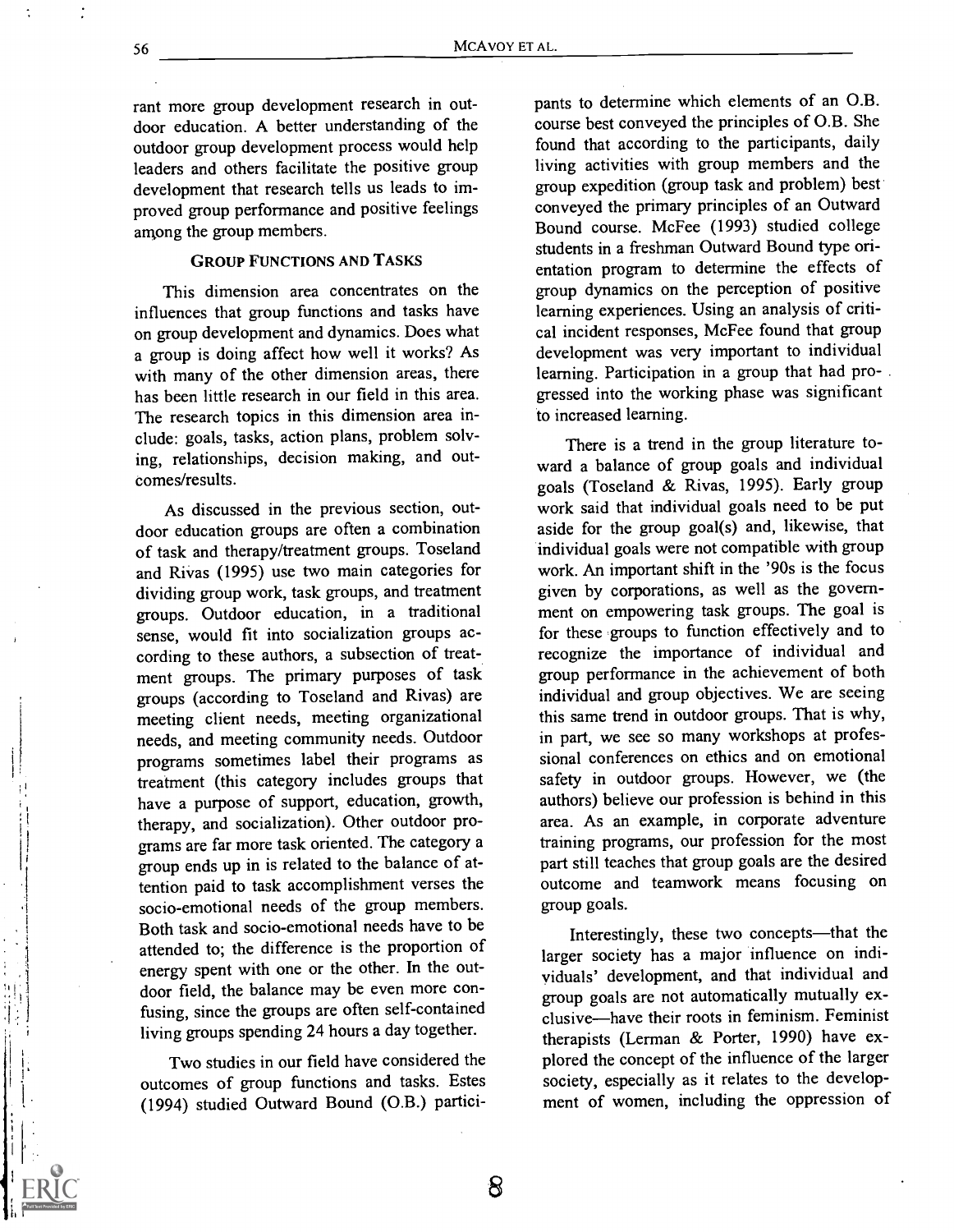women and people of color. Mitten's writing has addressed the concept that individual and group goals do not have to be mutually exclusive (1995a, 1995c). Individuals and, therefore, groups are much healthier if both individual and group goals can be accomplished. Research into the role that group tasks and functions have in group development and dynamics would help us better understand this dimension.

## LEADERSHIP AND POWER

The leadership and power dimension concerns research directed toward how leaders and leadership influence group development and dynamics. This is the area that has generated the most literature in our field related to groups, but little of that literature is research. Instead, much of our leadership literature is best-professionalpractice-oriented writing, aimed at developing effective, safe, and ethical leadership approaches to facilitating individual and group development within the context of outdoor education programs. As with many of the other dimension areas, while there is a great deal of material on leadership and power in our field, there is little research that documents or explains the influence of leadership and power dimensions on group development and dynamics. The research topics within this dimension are ethics, leadership emergence, effective leadership, leadership traits, dependence/counterdependence/interdependence, managing group dynamics, and leadership models. Leadership models, in particular, have generated a number of articles in our field. The reader is advised to refer to the 1992 Proceedings paper on groups (McAvoy, et al.) for a discussion of these models.

Some of the leadership models that have been applied to outdoor education have been the task-oriented models of the management literature, such as the Situational Leadership Model. As we discussed in the above section on tasks and functions, perhaps the typical outdoor education group is more a treatment or therapy group rather than a task group. Thus, applying task-oriented leadership models may not be appropriate for most outdoor education groups. Authors in group work and practice (Toseland & Rivas, 1995) have seen a shift in preferred leadership models in recent years. Oppressive, controlling, exploitative models that have limited the individual's interests and autonomy are being replaced by models of facilitative, socioemotional, and practical task leadership that are better geared to democratic styles and to accomplishment of group purposes. These authors describe leaders as legitimate representatives of the group members, the community, and society who can motivate, inspire, guide, and empower people and, thus, influence constructive attitudinal and behavioral change. Two leadership models developed in our field since 1992 that focus more on the well being of group members rather than the accomplishment of group tasks are Mitten's personal affirming model (Mitten, 1995a) and the Fox and McAvoy ethical leadership model (1995). Research is currently underway to describe the effect the Mitten model has on group development and dynamics.

Irwin and Phipps (1994) developed an assessment tool to measure changes in group dynamics over time in response to leadership styles. Doherty (1995), in the context of a ropes course setting, studied the effects of facilitation styles on group dynamics and group development. Patterns in that data indicated that a teaching/ leadership style that incorporated the use of metaphors led to increased positive changes in the groups; however, follow-up testing showed a significant loss of these effects after 30 days. Meyer and Wenger (1995), in a qualitative research study focused on high school students, found that participation in a ropes course program increased group cohesion and team building. Gains included increased trust, confidence, concentration, and the use of goal setting principles. They also found that the adult facilitators who were present influenced the outcome by modeling appropriate group behaviors, by distributing attention equally among group members, and by their involvement.

#### ENVIRONMENTAL

The environmental dimension concerns the influence outside forces have on group devel-

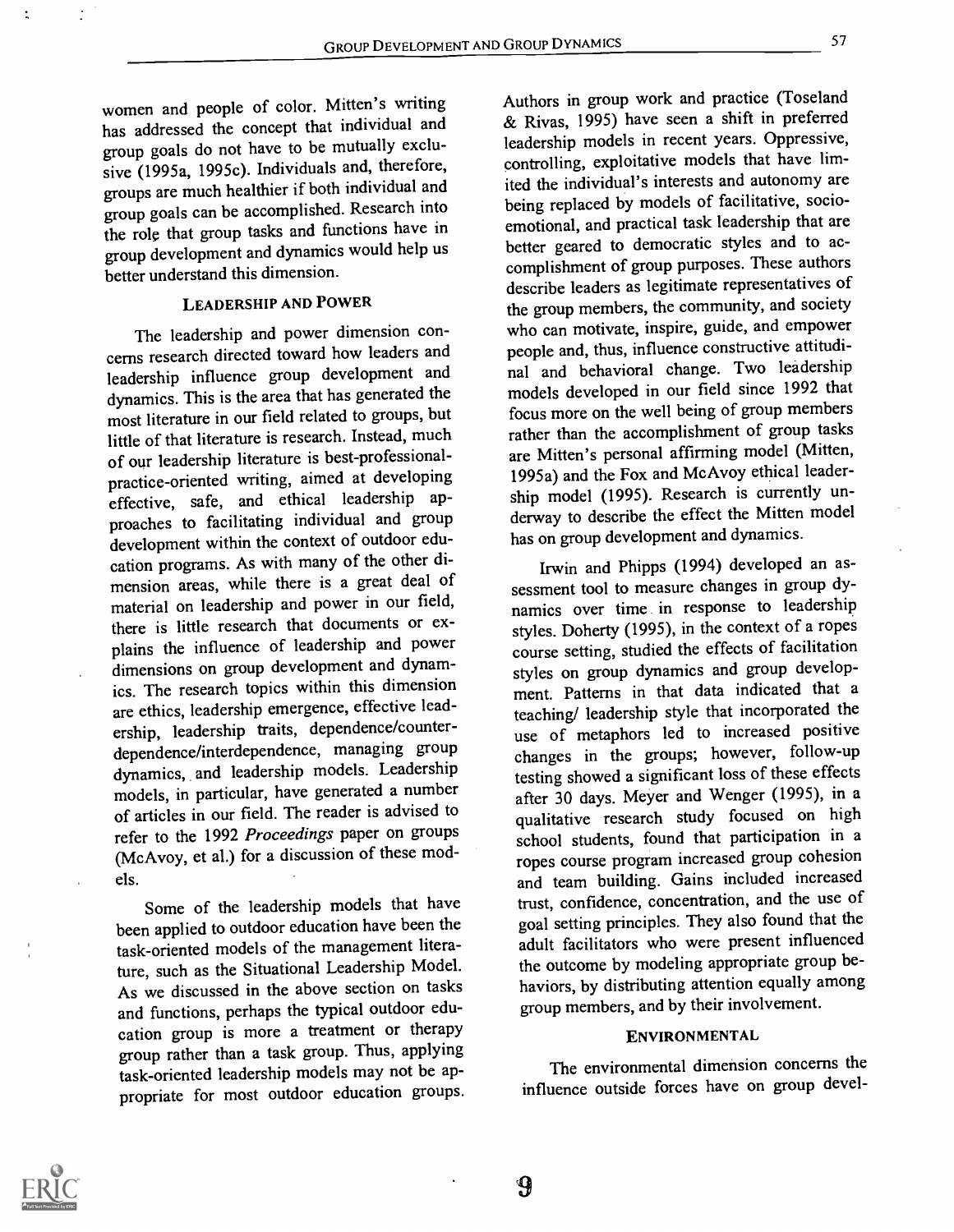opment and dynamics. The topics in the dimension include the outdoor environment (wilderness, camps, ropes course, etc.) and all of its various forces, program components, territoriality, spatial behavior, environmental stress, time demands, and fear/anxiety. As with the other dimension areas, our field has done little research on how these factors influence group development and dynamics. There is, however, some research on the issues of spatiality, territoriality, and crowding in the recreation resource management literature. Within the outdoor education field, Anderson (1994), in her study of social inclusion between persons with and without disabilities on a wilderness adventure trip, did find that the main predictor of social inclusion within the group was the fact that the group was in a wilderness environment. The participants in her study indicated that two characteristics of a wilderness experience-perspective taking and simplified transactions-contributed to the social inclusion (positive group dynamics) within the group. Priest (see article in these Proceedings) has some preliminary study results showing that in corporate training, the results are the same regardless of the environment (indoors or outdoors) where the experience takes place.

Much of the research on how a group deals with its surrounding environment is being reported in the management literature, including research that looks at the dynamics between work teams and their management environment. Ancona (1993) studied 50 consultant and new product teams in five high-technology organizations and found that a) teams develop activities and strategies toward their external environment, and b) that these activities are positively related to group performance. Environments present a set of constraints to which the group must react, they set limits on activity, and groups help "create" their environments. The external environment also plays the role of echo chamber: It amplifies information about the group. Ancona also found that if the group is deemed successful early (by management or other external evaluators), it tends to continue to

be deemed as such, and visa versa. Thus, early labeling creates a self-fulfilling prophesy.

In order to be successful, according to Ancona's findings, groups must be in step with both the organizational environment and the external environment. Groups that follow an open model are more successful in dealing with their external environment. That is, groups that are more open to external input, to incorporating new member schema, and to incorporating new members are more successful. Ancona concludes, "Teams are effective to the extent that they engage in the types of permeability that allows them to predict, adapt to, and shape environmental change" (p. 240). The outdoor education field should increase its efforts to conduct research into this important area of the impact the external environment has on group dynamics and group development. Our field often considers the natural environment (wilderness) and the social environment only as interesting backdrops to what we often concentrate on, which is what is happening within the outdoor education group. We may do well to concentrate more of our attention on how these environments are influencing what is happening within the groups with which we work.

#### GROUP IMPACTS ON THE INDIVIDUAL

Groups-their dynamics and processeshave an impact on the individual members of the group. As practitioners, we often hear individual outdoor education participants remark that the group processes are often the most memorable elements of an outdoor education experience. Our field places a great amount of attention on facilitating a group to develop according to certain expectations we and our organizations have about how and to what extent that development should happen. Does this emphasis we place on group development lessen or, in some cases, negate the value of the development and situation of the individual within the group?

We found no research in our field that addressed this issue directly. Glassman and Kates (1990), in the field of social work, have proposed a humanistic group development model

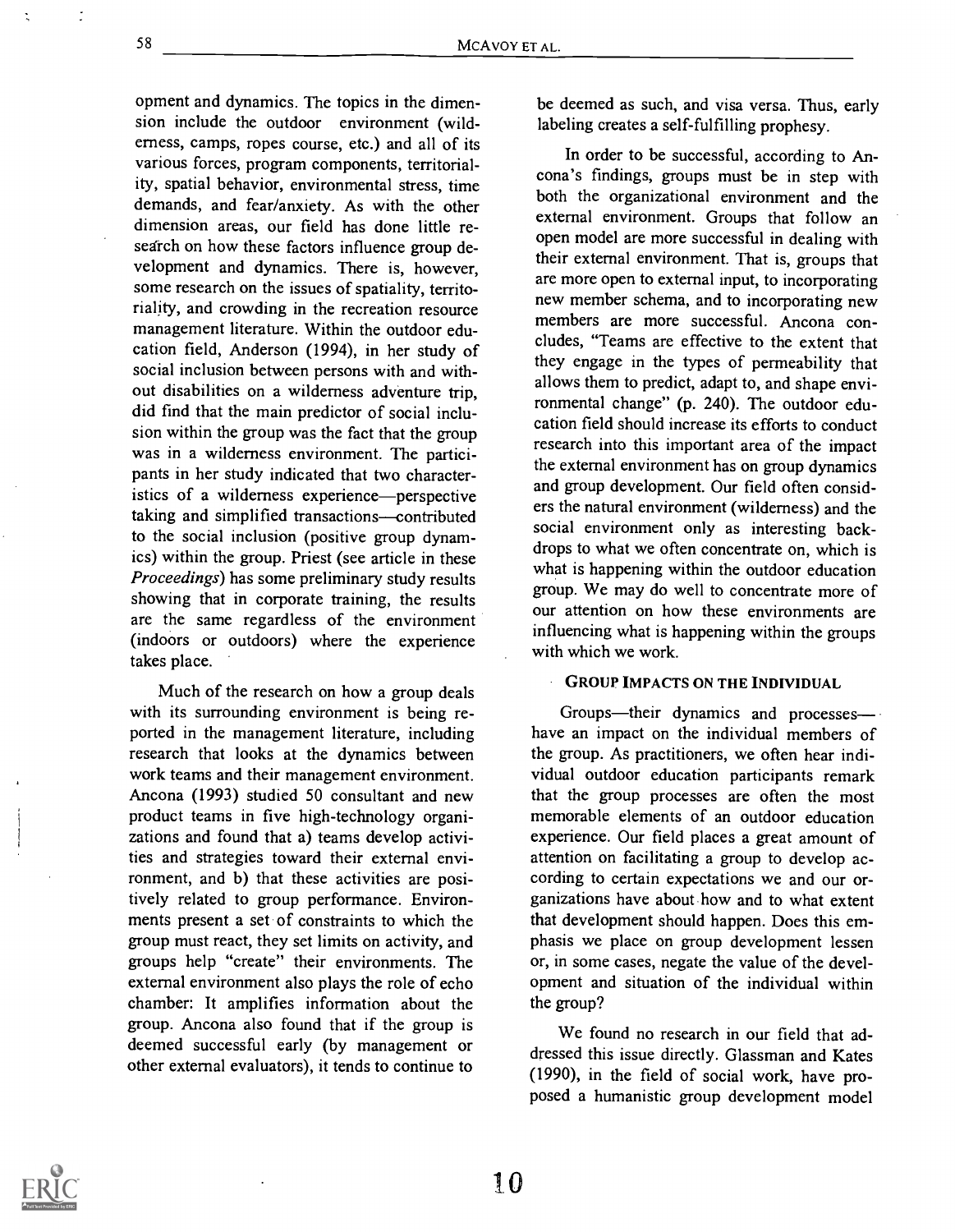the group. They encourage group facilitators to take care not to manipulate, coerce, or control members. A humanistic approach to leadership during the beginning stage is especially appropriate in support groups, social action groups, and coalitions where the empowerment of members and the mobilization of their collective energy and wisdom are primary goals. However, elements of a humanistic approach, such as respect for the dignity and individuality of each member and belief in each member's potential for growth and development, are essential in all group work efforts.

An area of this research topic of special interest to outdoor education programs is the possibility of the group and the group process of serving as a framework for effecting attitudinal change of individuals within the group. This possibility has relevance if the organization's goal is to change group members' attitudes. As an example, one goal of an adventure program may be to instill and encourage minimum impact camping attitudes and skills in participants. Bormann's Symbolic Convergence Theory is one approach to understanding how group process can affect individual attitudes. In this theory the group establishes norms and roles emerge. The group sees itself as whole. Members share fantasies and rhetorical visions (symbolic convergence) regarding numerous subjects. The rhetorical skill of individual group members (including leaders) to persuade other members is important, as is the use of consciousness raising to influence group members to participate in the "appropriate way." The end result can be a change in beliefs and attitudes regarding certain subjects. This procedure may appear quite manipulative at first glance. However, most outdoor education programs are attempting to change participants' attitudes and beliefs in a number of areas. It thus appears that Bormann is simply trying to explain the process many outdoor organizations have been using for decades.

As Mitten states (1995a), there is the potential on wilderness adventure trips and in other outdoor education contexts to create a society that values the group at the expense of the indi-

vidual. Leaders must not only understand the process of group development; we must also understand how the individual is affected by the group.

#### SOME RESEARCH QUESTIONS AND RECOMMENDED DIRECTIONS

We have included many of our recommendations for future research directions in the group dynamics and group development area in our discussions of the individual research dimensions above. The entire area of group development and dynamics in outdoor education is a little-researched area. We recommend that researchers try to pry back the top of the black box that is the group in outdoor education and begin to see what is really going on in this central element of our programs. In addition, we do have some further recommendations for research directions, including:

- 1. More qualitative research is needed to understand better the components of the outdoor experience, especially the components that have positive or negative influence on group development. We need to know how and why group development happens in outdoor education, rather than just concentrating on whether it happens.
- 2. What are the influences of an outdoor leader/facilitator on group development? How facilitative does the leader have to be to help create or foster change or development?
- 3. How effective are different group models (e.g., group support model, confrontation model, relationship centered model, personal growth model)? Do models used in our field fit "standard" group work models used in other fields
- 4. Researchers need to track the group development that actually takes place in outdoor groups. We need to concentrate research on the process as well as the results in a variety of populations, including clinical populations. As with the components of group development, we need to know how and why change occurs, rather than simply whether it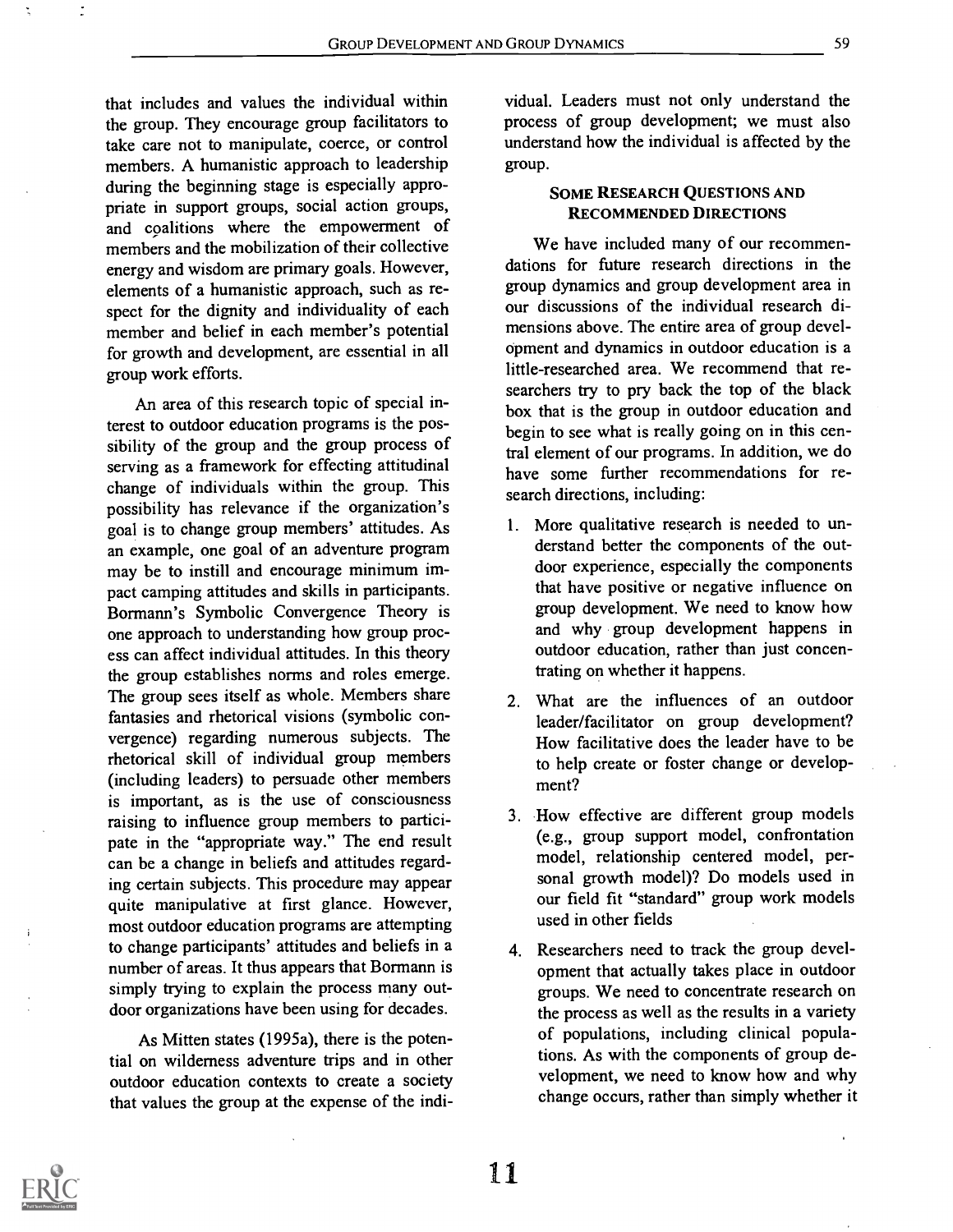occurs. We need to identify variables and program components that cause change.

- 5. We need to compare productivity between low-cohesion (individual centered) groups and high cohesion (group centered) groups.
- 6 Research is needed on the impact of gender ratios on group success.
- 7. Is the group development potential of a ropes course equivalent to that of a canoe trip? Equivalent to that of a rock climbing program? Equivalent to that of a whitewater program?
- 8. There is a need for longitudinal studies that look at the long-term influences of outdoor programs, including the influences of follow-up strategies to reinforce changes that result from these experiences.
- 9. There is a need for empirical, multi-faceted studies that use multiple measures to determine program impacts on team building, trust, and group problem solving, as well as the long-term impacts these enhanced group dimensions can have on productivity and group outputs.

#### **REFERENCES**

- Anderson, L. (1994) Outdoor adventure and social integration: A social-psychological perspective. Unpublished doctoral dissertation. University of Minnesota, Minneapolis.
- Ancona, D. G. (1993). The classics and the contemporary: A new blend of small group theory. In J. K. Murningham (Ed.), Social psychology in organizations: Advances in theory and research. Englewood Cliffs, NJ: Prentice-Hall.
- Baldwin, T. T., Wagner, R. J., & Roland, C. C. (1991) Effects of outdoor challenge training on group and individual outcomes. Paper presented at the 6th Annual Conference of the Society of Industrial and Organizational Psychology, St. Louis, MO.
- Bales, R. (1950). Interaction process analysis: A method of the study of small groups. Reading, MA: Addison-Wesley.
- Bennis, W., & Shepard, H. (1956). A theory of group development. Human Relations, 9, 415-417.
- Bion, W. (1961). Experiences in groups. New York: Basic Books.
- Bormann, E. G. (1982). The symbolic convergence theory of communication and creation, raising, and sustaining of public consciousness. In J. Sisico (Ed.), The Jensen lectures: Contemporary communication studies (pp. 71-90). Tampa, FL: University of South Florida Department of Communication.
- Bormann, E. G. (1990). Small group communication theory and practice. New York: Harper and Row.
- Bormann, E., & Bormann, N. (1992). Effective small group communication. Minneapolis: Gordon Press.
- Doherty, K. (1995). A qualitative analysis of three teaching styles. Journal of Experiential Education, 18 (1), 12-19.
- Estes, C. A.(1994). Outward bound: The congruence of principles and practice. In L. McAvoy, L. A. Stringer, & A. Ewert, (Eds.), Coalition for Education in the Outdoors research symposium proceedings (pp. 22-32). Cortland, NY: Coalition for Education in the Out-doors.
- Ewert, A. (1992). Group development through experiential education: Does it happen? Journal of Experiential Education, 15 (2), 56.
- Ewert, A., & Heywood, J. (1991). Group development in the natural environment: Expectations, outcomes and techniques. Environment and Behavior, 23 (5), 592-615.
- Evans, C., & Dion, K. (1991). Group cohesion and performance. Small Group Research, 22 (2), 175-186.
- Festinger, L. (1950). Informal social communication. Psychological Review, 57, 271-282.
- Fisher, A. (1970). Decision emergence: Phases in group decision making. Speech Monographs, 37, 53-66.
- Forsyth, D. (1990). Group dynamics (2nd ed.). Pacific Grove, CA: Brooks and Cole.
- Fox, K., & McAvoy, L. (1995). Ethical practices in the field of outdoor leadership. In L. S. Frank (Ed.), Association for Experiential Education International Conference Proceedings (pp. 70-



Ą,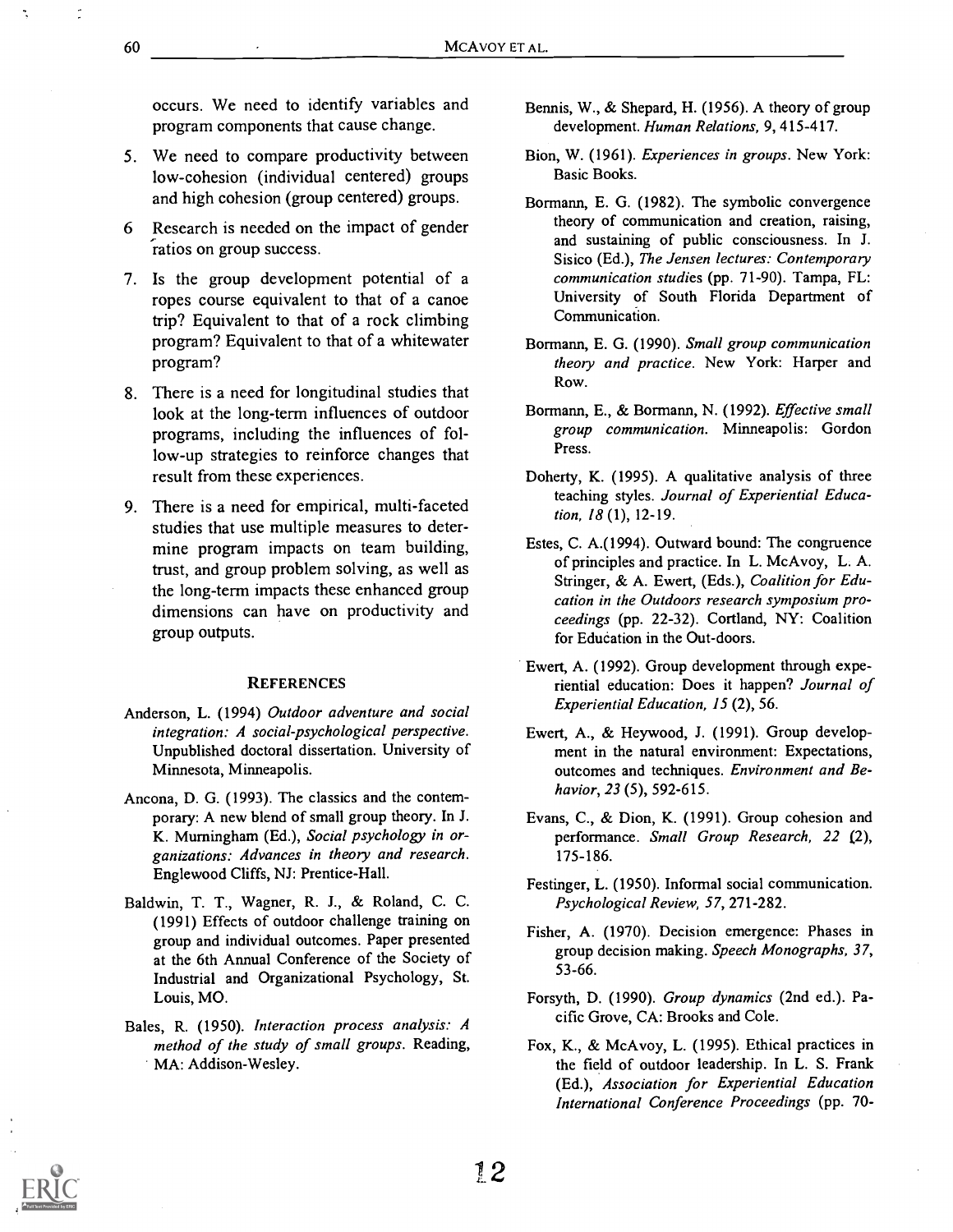72). Boulder, CO: Association for Experiential Education.

 $\frac{1}{\rho}$ 

- Frey, L. (1994). The call of the field: Studying communication in natural groups. In L. Frey (Ed.), Group communication in context: Studies of natural groups (ix-xiv). Hillsdale, NJ: Lawrence Erlbaum Associates.
- Garland, J., Jones, H., & Kolodny, R. (1973). A model for stages of development in social work groups. In S. Berstein (Ed), Explorations in group work (pp. 12-53). Boston: Milford House.
- Gersick, C. J. G. (1988). Time and transition in work teams: Toward a new model of group development. Academy of Management Journal, 31, 9- 41.
- Glassman, U., & Kates, L. (1990). Group work: A humanistic approach. Newbury Park, CA: Sage Publications.
- Irwin, C., & Phipps, M. (1994) The great outdoors and beyond: Common threads in leadership training on land, in the air, and in space. In L. McAvoy, L. A. Stringer, & A. Ewert (Eds.), Coalition for Education in the Outdoors research symposium proceedings (pp. 43-52). Cortland, NY: Coalition for Education in the Outdoors.
- Kerr, P., & Gass, M. (1987). A group development model for adventure education. Journal of Experiential Education, 10 (3), 39-46.
- Lerman, H., & Porter, N. (1990). Feminist ethics in psychotherapy. NY: Springer Publishing.
- Mann, R. (1966). The development of member and member-trainer relationships on self-analytic groups. Human Relations, 19, 85-115.
- McAvoy, L., Mitten, D., Steckart, J., & Stringer, L. A. (1992). Research in outdoor education: Group development and group dynamics. In K. A. Henderson (Ed.), Coalition for Education in the Outdoors research symposium proceedings (pp. 23-33). Cortland, NY: Coalition for Education in the Outdoors.
- McEvoy, G. M. (1995). Organizational change and outdoor management education: A training program evaluation.. Unpublished paper presented at the Academy of Management Conference, September, 1995. Available at the Department of Management and Human Resources, UT State University, Logan, UT.
- McFee, M. R. (1993). The effect of group dynamics on the perception of a positive learning experience in the Outward Bound process. Unpublished doctoral dissertation. Forest Institute of Professional Psychology. Wheeling, IL.
- Meyer, B., & Wenger, M. (1995). The ropes course experience: Longitudinal examination of the behavior change process. In L. S. Frank (Ed.), Association for Experiential Education International Conference Proceedings (pp. 172-173). Boulder, CO: Association for Experiential Education.
- Mills, T. (1964). Group transformations: An analysis of a learning group. Englewood Cliffs, NJ: Prentice-Hall.
- Mitten, D. (1995a). Building the group: Using personal affirming to create healthy group process. Journal of Experiential Education, 18 (2), 82-90.
- Mitten, D. S. (1995b). Healthy expressions of diversity lead to positive group experiences. In K. Warren, M. Sakofs & J. S. Hunt (Eds.), The theory of experiential education (pp. 187-194). Dubuque, IA: Kendall/ Hunt.
- Mitten, D. (1995c). The value of feminist ethics in experiential education, teaching and leadership. In Seeds for change: Proceedings for the Association for Experiential Education 23rd Annual International Conference (pp. 175-181). Boulder, CO: Association for Experiential Education.
- Pepitone, A., & Reichling, G. (1955). Group cohesiveness and the expression of hostility. Human Relations 8, 327-337.
- Phipps, M. (1991). Group dynamics in the outdoors: A model for teaching outdoor leaders. In D. Cockrell (Ed.), The wilderness educator: The Wilderness Education Association curriculum guide. Merrillville, IN: ICS Books.
- Poole, M. S. (1990). Do we have any theories of small group communication? Communication Studies, 41, 237-248.
- Poole, M. S., & Roth, J. (1989). Decision development in small groups IV: A typology of group decision paths. Human Communications Research, 15 (3), 323-356.
- Priest, S. (1995). Research for EDTD and CAT programming. In L. S. Frank (Ed.), Association for Experiential Education International Conference

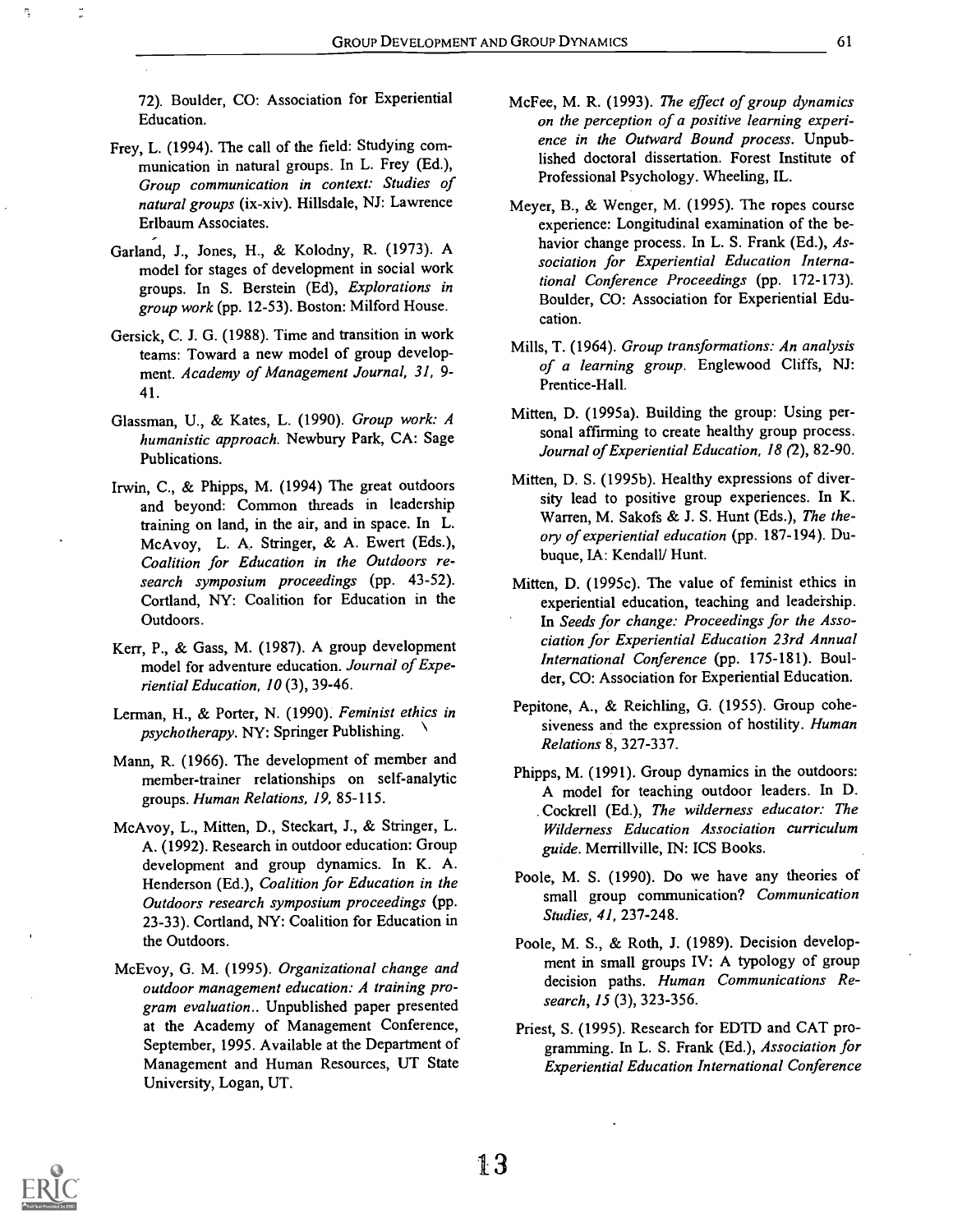14

Proceedings (pp. 215-219). Boulder, CO: Association for Experiential Education.

- Priest, S., Attarian, A., & Schubert, S. (1993). Conducting research in experience-based training and development programs: Pass keys to locked doors. Journal of Experiential Education, 16 (2), 11-20.
- Schultz, W. (1958). FIRO: A three dimensional theory of interpersonal behavior. New York: Holt, Rinehart & Winston.
- Sykes, R. (1990). Imagining what we might study if we really studied small groups from a speech perspective. Communication Studies, 41, 200- 211.
- Tubbs, S. (1988). A systems approach to small group interaction (3rd ed.). New York: Random House.
- Tuckman, B. (1965). Developmental sequences in small groups. Psychological Bulletin, 63, 384- 399.
- Toseland, R. W., & Rivas, R. F. 1995, An introduction to group work and practice (2nd ed.). Needham Heights, MA: Allyn and Bacon.
- Wagner, R. J., & Roland, C. C.(1992). Facilitators: One key factor in implementing successful experience-based training and development programs (ERIC No. ED 345911). Madison, Wisconsin: University of Wisconsin. (ERIC No. ED 345911, Clearinghouse No. RC08688).
- Wagner, R. J., & Weigand, R. (1993). How effective is outdoor-based training in improving management behaviors: A health care application. Journal of Healthcare Education and Training, 7 (3),  $1 - 4.$
- West, J. (1994). The communicative dimensions of team building and socialization in a nontraditional instructional setting. Dissertation Abstracts International, 54 (8), p. 2800A.
- Weber, R. (1982). The group: A cycle from birth to death. In NTL Institute (Ed). NTL reading book for human relations training (pp. 68-71). NTL Institute (location unknown).
- Wheelan, S. (1990). Facilitating training groups: A guide to leadership and verbal interaction skills. New York: Praeger.
- Yalom, I. (1985). The theory and practice of group psychotherapy. New York: Basic Books.

 $\ddot{\cdot}$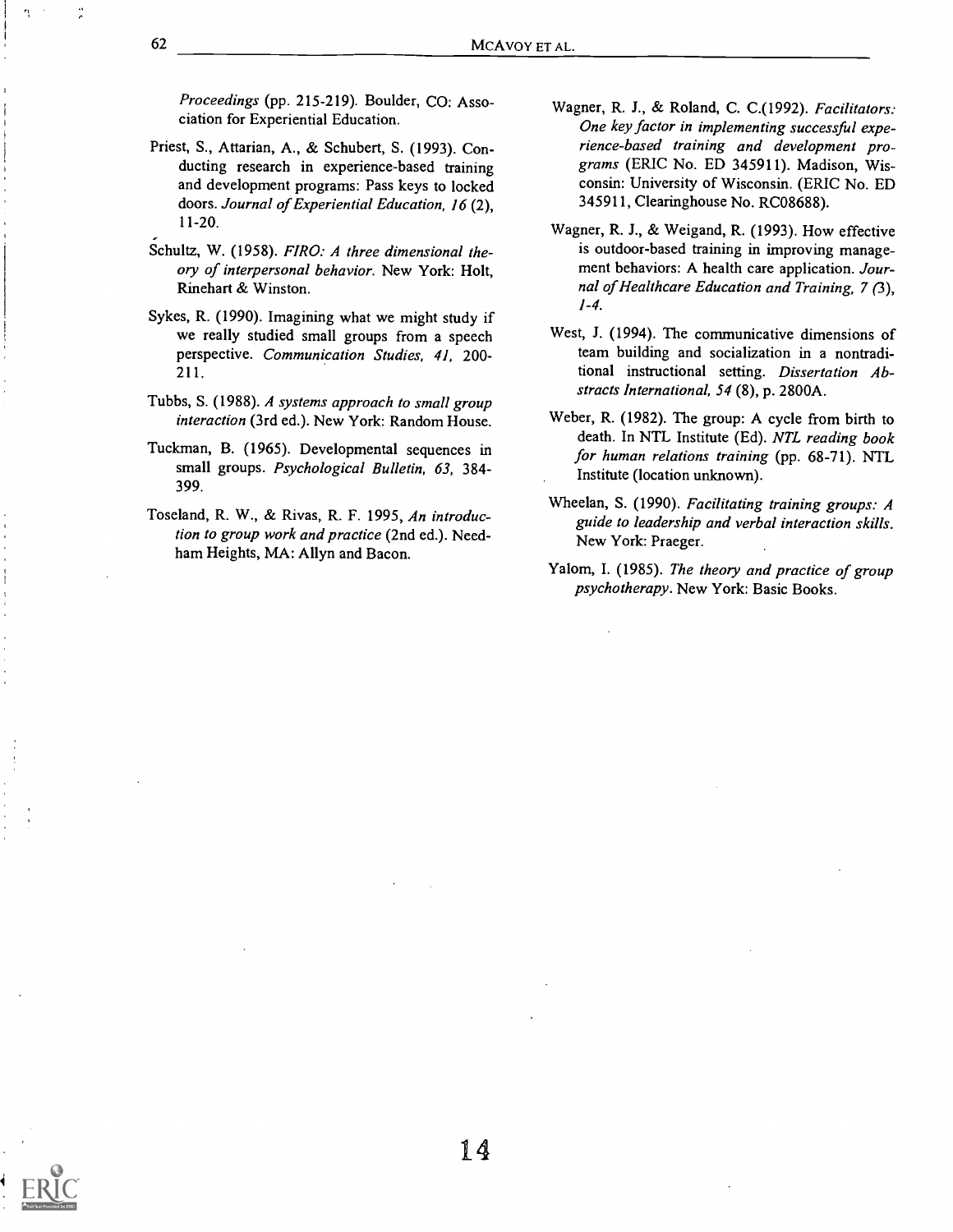## 1. DOCUMENT IDENTIFICATION:

|                   | Trile: COALITION FOR EDUCATION IN THE DUTDOORS            |
|-------------------|-----------------------------------------------------------|
|                   | THIRD RESEMPCH SYMPOSIUM PROCEEDINGS INI-14/96            |
|                   | Author(s): McAvoy, L.H., Stringer, L.A., Bialeschki M.D., |
| Corporate Source: | <b>Publication Date:</b>                                  |
|                   | $15$ ummer                                                |

### II. REPRODUCTION RELEASE:

In order to disseminate as widely as possible timely and significant materials of Interest to the educational community, documents announced in the monthly abstract journal of the ERIC system, Resources in Education (RIE), are usually made available to users in microfiche, reproduced paper copy, and electronic/optical media, and sold through the ERIC Document Reproduction Service (EDRS) or other ERIC vendors. Credit is given to the source of each document. and, If reproduction release Is granted, one of the following notices is affixed to the document.

If permission is granted to reproduce and disseminate the identified document, please CHECK ONE of the following two options and sign at the bottom of the page.



Documents will be processed as indicated provided reproduction quality permits. If permission to reproduce is granted, but neither box is checked, documents will be processed at Level 1.

1 hereby grant to the Educational Resources Information Center (ERIC) nonexclusive permission to reproduce and disseminate this document as indicated above. Reproduction from the ERIC microfiche or electronic/optical media by persons other than ERIC employees and its system contractors requires permission from the copyright holder. Exception is made for non-profit reproduction by libraries and other service agencies to satisfy information needs of educators in response to discrete inquiries."

| Sign                         | Signatum)                              | Printed Name/Position/Title: | EXECUTIVE      |
|------------------------------|----------------------------------------|------------------------------|----------------|
| here $\rightarrow$<br>please | cio V p                                |                              | APE<br>$R$ $R$ |
|                              |                                        | Telephone:                   | TEAX.          |
|                              | continum for Education in The Uluteaus |                              |                |
|                              | Park Center                            | E-Mail Address:              | : Date:        |
|                              | Cartland, NY<br>い叫ド<br>PO BON 2000     |                              |                |